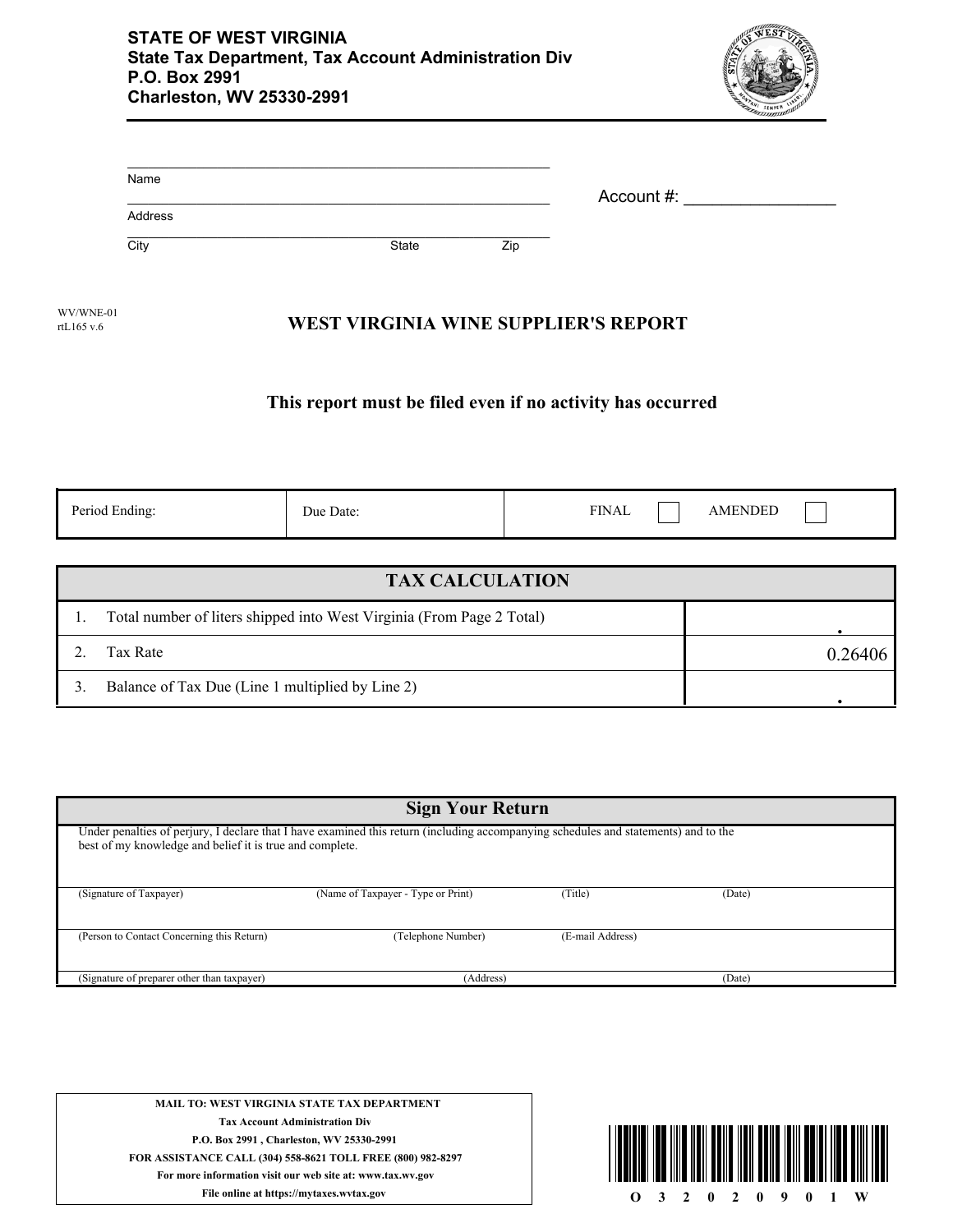| SECTION 1 - WINE SHIPPED INTO WEST VIRGINIA (Liters = Gallons x 3.7854)<br>Non-registered suppliers - Report on section 2, page 3 |                                                                                     |                         |                                              |                                     |  |  |
|-----------------------------------------------------------------------------------------------------------------------------------|-------------------------------------------------------------------------------------|-------------------------|----------------------------------------------|-------------------------------------|--|--|
|                                                                                                                                   | Wholesaler/Distributor Sold Or Delivered To<br><b>Invoice Information</b>           |                         | Wine Shipped into WV                         |                                     |  |  |
|                                                                                                                                   | <b>Business Name</b>                                                                | (Column A)<br>Invoice # | (Column B)<br><b>Invoice Date (MMDDYYYY)</b> | $\overline{(Column C)}$<br># Liters |  |  |
| $\mathbf{1}$                                                                                                                      |                                                                                     |                         |                                              |                                     |  |  |
| $\sqrt{2}$                                                                                                                        |                                                                                     |                         |                                              |                                     |  |  |
| $\mathfrak{Z}$                                                                                                                    |                                                                                     |                         |                                              |                                     |  |  |
| $\overline{4}$                                                                                                                    |                                                                                     |                         |                                              |                                     |  |  |
| $\sqrt{5}$                                                                                                                        |                                                                                     |                         |                                              |                                     |  |  |
| 6                                                                                                                                 |                                                                                     |                         |                                              |                                     |  |  |
| $\boldsymbol{7}$                                                                                                                  |                                                                                     |                         |                                              |                                     |  |  |
| $\,$ 8 $\,$                                                                                                                       |                                                                                     |                         |                                              |                                     |  |  |
| 9                                                                                                                                 |                                                                                     |                         |                                              |                                     |  |  |
| $10\,$                                                                                                                            |                                                                                     |                         |                                              |                                     |  |  |
| 11                                                                                                                                |                                                                                     |                         |                                              |                                     |  |  |
| 12                                                                                                                                |                                                                                     |                         |                                              |                                     |  |  |
| 13                                                                                                                                |                                                                                     |                         |                                              |                                     |  |  |
| 14                                                                                                                                |                                                                                     |                         |                                              |                                     |  |  |
| $15\,$                                                                                                                            |                                                                                     |                         |                                              |                                     |  |  |
| $16\,$                                                                                                                            |                                                                                     |                         |                                              |                                     |  |  |
| $17\,$                                                                                                                            |                                                                                     |                         |                                              |                                     |  |  |
| $18\,$                                                                                                                            |                                                                                     |                         |                                              |                                     |  |  |
| 19                                                                                                                                |                                                                                     |                         |                                              |                                     |  |  |
| 20                                                                                                                                |                                                                                     |                         |                                              |                                     |  |  |
| $21\,$                                                                                                                            |                                                                                     |                         |                                              |                                     |  |  |
| $22\,$                                                                                                                            |                                                                                     |                         |                                              |                                     |  |  |
| $23\,$                                                                                                                            |                                                                                     |                         |                                              |                                     |  |  |
| $24\,$                                                                                                                            |                                                                                     |                         |                                              |                                     |  |  |
| 25                                                                                                                                |                                                                                     |                         |                                              |                                     |  |  |
| $26\,$                                                                                                                            |                                                                                     |                         |                                              |                                     |  |  |
| $27\,$                                                                                                                            |                                                                                     |                         |                                              |                                     |  |  |
| $28\,$                                                                                                                            |                                                                                     |                         |                                              |                                     |  |  |
| $29\,$                                                                                                                            |                                                                                     |                         |                                              |                                     |  |  |
| $30\,$                                                                                                                            |                                                                                     |                         |                                              |                                     |  |  |
|                                                                                                                                   | Total number of liters shipped into West Virginia (Enter here and on Page 1 Line 1) |                         |                                              |                                     |  |  |